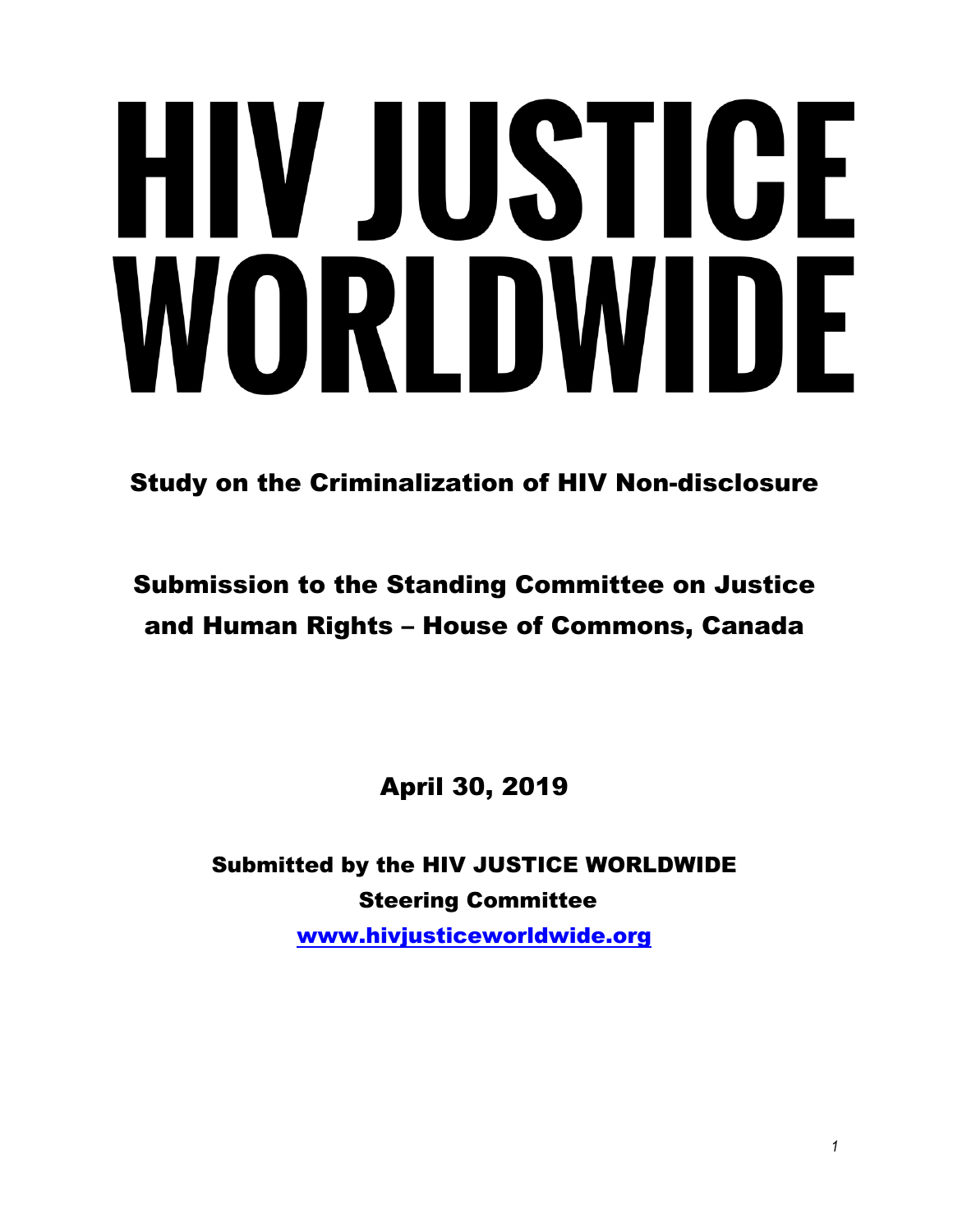Canada is known internationally for its overly punitive approach and high rates of prosecutions against people living with HIV for not disclosing their positive status to their sexual partners.<sup>1</sup> The Steering Committee of HIV JUSTICE WORLDWIDE welcomes the Canadian Standing Committee on Justice and Human Rights' study on the criminalization of HIV non-disclosure, and thanks the Standing Committee for the opportunity to make a written submission. As a global coalition (with Canadian membership) campaigning for the abolition of criminal and similar laws, policies and practices that regulate, control and punish people living with HIV based on their HIV-positive status, HIV JUSTICE WORLDWIDE hopes that providing some international context will prove useful to the Standing Committee's considerations.

HIV criminalization describes the unjust application of criminal and similar laws to people living with HIV based on HIV-positive status, either via HIV-specific criminal statutes or general criminal or similar laws. HIV JUSTICE WORLDWIDE's recent global audit<sup>2</sup> covering the 39-month period October 2015 to December 2018, provides data contextualising HIV criminalization in Canada in a number of important ways:

#### **I. High Rates of Prosecution**

During the audit period, HIV JUSTICE WORLDWIDE identified reports of at least 913 HIV criminalization cases<sup>3</sup>, with the highest number of cases reported in: 1) Russian Federation (314), 2) Belarus (249), 3) United States (158), 4) Ukraine (29), and 5) Canada (at least 27)<sup>4</sup>. Canada ranks as 5<sup>th</sup> in the world for the highest number of HIV-related criminal cases. This is particularly concerning given the following issues:

1) HIV Criminalization undermines Public Health

Canada's public health system, including its healthcare practitioners and community organisations, is well equipped to respond to the HIV epidemic, with no evidence to suggest the blunt force of criminal law interventions are any more effective at changing an individual's behavior than less heavy-handed interventions from within the health sector.<sup>5</sup> Indeed, healthcare practitioners frequently work with individuals to minimize risk-taking behaviors.

Research has found that laws mandating HIV disclosure do not increase disclosure rates, and HIV criminalization

<sup>1</sup> Global Network of People Living with HIV (GNP+) and HIV Justice Network, *Advancing HIV Justice: A progress report of achievements and challenges in global advocacy against HIV criminalisation*, 2013, available at [http://www.hivjustice.net/advancing/;](http://www.hivjustice.net/advancing/) E. J. Bernard and S. Cameron, *Advancing HIV Justice 2: Building momentum in global advocacy against HIV criminalisation*, HIV Justice Network and GNP+, April 2016, available at <http://www.hivjustice.net/advancing2/>.

<sup>&</sup>lt;sup>2</sup> S. Cameron and E. J. Bernard, *Advancing HIV Justice 3: Growing the global movement against HIV criminalization, HIV Justice* Network, forthcoming May 2019.

 $3$  Obtaining accurate information on HIV-related cases can be challenging — even more so in countries where such information is not freely available. Given the lack, or inadequacy, of systems to track HIV-related criminal cases in most jurisdictions, it is not possible to determine an exact number for every country. Much of what is known about individual cases comes from media reports, and often the outcome of a reported arrest, or the legal disposition of a criminal case, remains unknown.

<sup>4</sup> The Canadian HIV/AIDS Legal Network has recorded at least 27 cases (charges and prosecutions) of HIV non-disclosure from January 2015 and December 2018.

<sup>5</sup> S. Burris et al., "Do Criminal Laws Influence HIV Risk Behavior? An Empirical Trial," (2007) 39 Ariz. St. L.J. 467; Z. Lazzarini et al., "Evaluating the Impact of Criminal Laws on HIV Risk Behavior," Journal of Law, Medicine & Ethics, 30 (2002): 239–253; D. Harsono et al., Criminalization of HIV Exposure: A Review of Empirical Studies in the United States, AIDS Behav. 2017 Jan;21(1):27-50. doi: 10.1007/s10461-016-15405.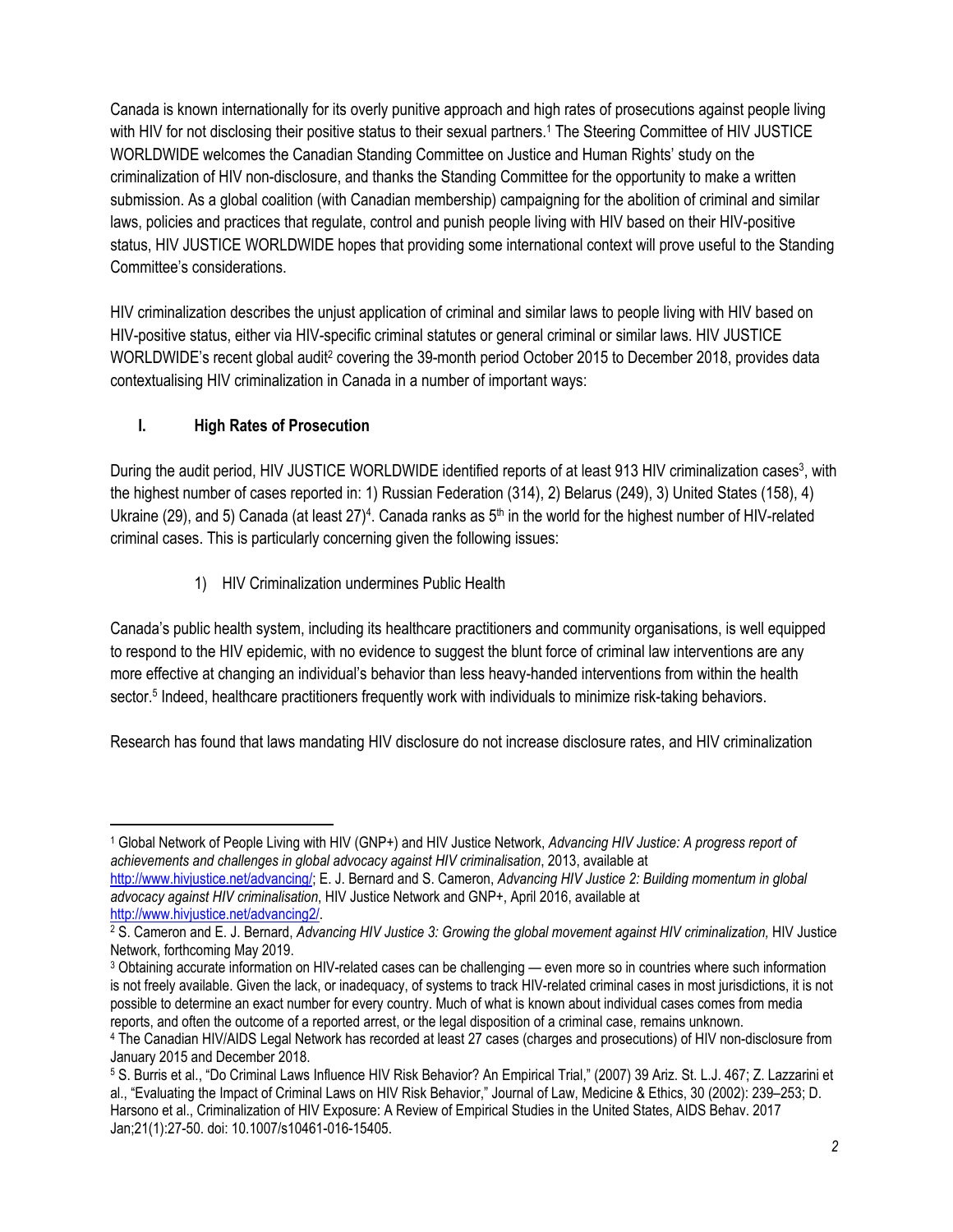fails to encourage safer sex behaviors.<sup>6</sup> In fact, HIV criminalization may make disclosure more difficult for those who fear that disclosure might expose them to violence or threat of prosecutions: we note the 2013 Australian study which found more than 45% of people living with HIV surveyed were worried about disclosing their HIV-positive status to a sexual partner because of recent prosecutions.<sup>7</sup> Instead, the greatest likelihood of HIV-positive people disclosing their HIV status is achieved in an enabling environment, where HIV and sexual health can be discussed without fear of repercussion or reprisal. HIV prevention is most effective when people take responsibility for their own (sexual) health. HIV criminalization encourages those who are (or believe themselves to be) HIV-negative to disclaim any such responsibility, with a misguided belief that all responsibility for reducing HIV transmission rests entirely upon disclosure by a sexual partner with HIV.

HIV criminalization also undermines public health efforts to respond to HIV by creating additional barriers to access to HIV testing, prevention and treatment.<sup>8</sup> For example, HIV criminalization may deter people from voluntarily accessing HIV testing, including as a result of fear that knowing their HIV positive status may expose them to prosecution. Such concerns have been documented in the United States<sup>9</sup> in Australia,<sup>10</sup> and also in Canada where a recent study found that 7% of men who have sex with men (MSM) were less likely to be tested for HIV because of a concern about potential prosecution. Notably, the authors found this reduction in testing would result in an 18.5% increase in community HIV transmission.<sup>11</sup> HIV criminalization can also discourage patients from being open and honest with healthcare workers, the frontline in HIV prevention services, for fear of their confidential information being used against them. Such concerns have been identified in studies in Canada<sup>12</sup>, including among women living with  $HIV<sub>.13</sub>$ 

The intersection of health and criminal law responses can have profound consequences for HIV health promotion, treatment and care. International research has uncovered alarming practices in some states in Eastern Europe where police have been notified of a person's HIV diagnosis by health authorities, prompting police investigation of a person's relationship with their partner, with charges resulting.<sup>14</sup> This is a gross misuse of health processes, significantly undermining efforts to encourage HIV testing, access to treatment and support. Even in Canada,

[http://toolkit.hivjusticeworldwide.org/wp-content/uploads/2017/02/Sero-Survey-Complete.pdf.pdf.](http://toolkit.hivjusticeworldwide.org/wp-content/uploads/2017/02/Sero-Survey-Complete.pdf.pdf)

<sup>6</sup> S. Burris et al., "Do criminal laws influence HIV risk behavior? An empirical trial," supra note 5.; KJ. Korvath, et al. Men Who have Sex with Men Who Believe that Their State has a HIV Criminal Law Report Higher Condomless Anal Sex than Those Who are Unsure of the Law in Their State, AIDS and Behavior, 21(1):51-58, 2017.

<sup>7</sup> J. Grierson, M. Pitts, R. Koelmeyer, "HIV Futures Seven: The Health and Wellbeing of HIV Positive People in Australia," monograph series number 88, The Australian Research Centre in Sex, Health and Society, 2013.

<sup>&</sup>lt;sup>8</sup> See for example, P. O'Byrne et al., "HIV criminal prosecutions and public health: an examination of the empirical research," Medical Humanities 2013; 39(2): 85, doi:http://dx.doi.org/10.1136/medhum-2013-010366, and E. Mykhalovskiy, "The public health implications of HIV criminalization: past, current, and future research directions," Critical Public Health 25,4 (2015), pp. 373–385.

<sup>&</sup>lt;sup>9</sup> The SERO Project National Criminalization Survey Preliminary Results (2012). Available at:

<sup>10</sup> E. Jeffreys, K. Matthews and A. Thomas "HIV Criminalisation and Sex Work in Australia" Reproductive Health Matters (2010) 18:35, 129-136.

<sup>11</sup> M. A. Kesler et al., "Prosecution of non-disclosure of HIV status: Potential impact on HIV testing and transmission among HIVnegative men who have sex with men," PLoS ONE 2018; 13(2): e0193269, available at

<https://doi.org/10.1371/journal.pone.0193269>; P. O'Byrne et al., "Nondisclosure prosecutions and HIV prevention: Results from an Ottawa-based gay men's sex survey," Journal of the Association of Nurses in AIDS Care 24, 1, 2013, pp. 81–87.

<sup>12</sup> E. Mykhalovskiy, "The problem of 'significant risk': Exploring the public health impact of criminalizing HIV non-disclosure," Social Science & Medicine 73, 5 (2011): pp. 668–675.

<sup>&</sup>lt;sup>13</sup> S.E. Patterson et al., "The impact of criminalization of HIV non-disclosure on the health care engagement of women living with HIV in Canada: a comprehensive review of the evidence," Journal of the International AIDS Society 18, 1 (2015): 20572

<sup>14</sup> Eurasian Women's Network on AIDS. Regional HIV Criminalisation Report Eastern Europe and Central Asia, 2017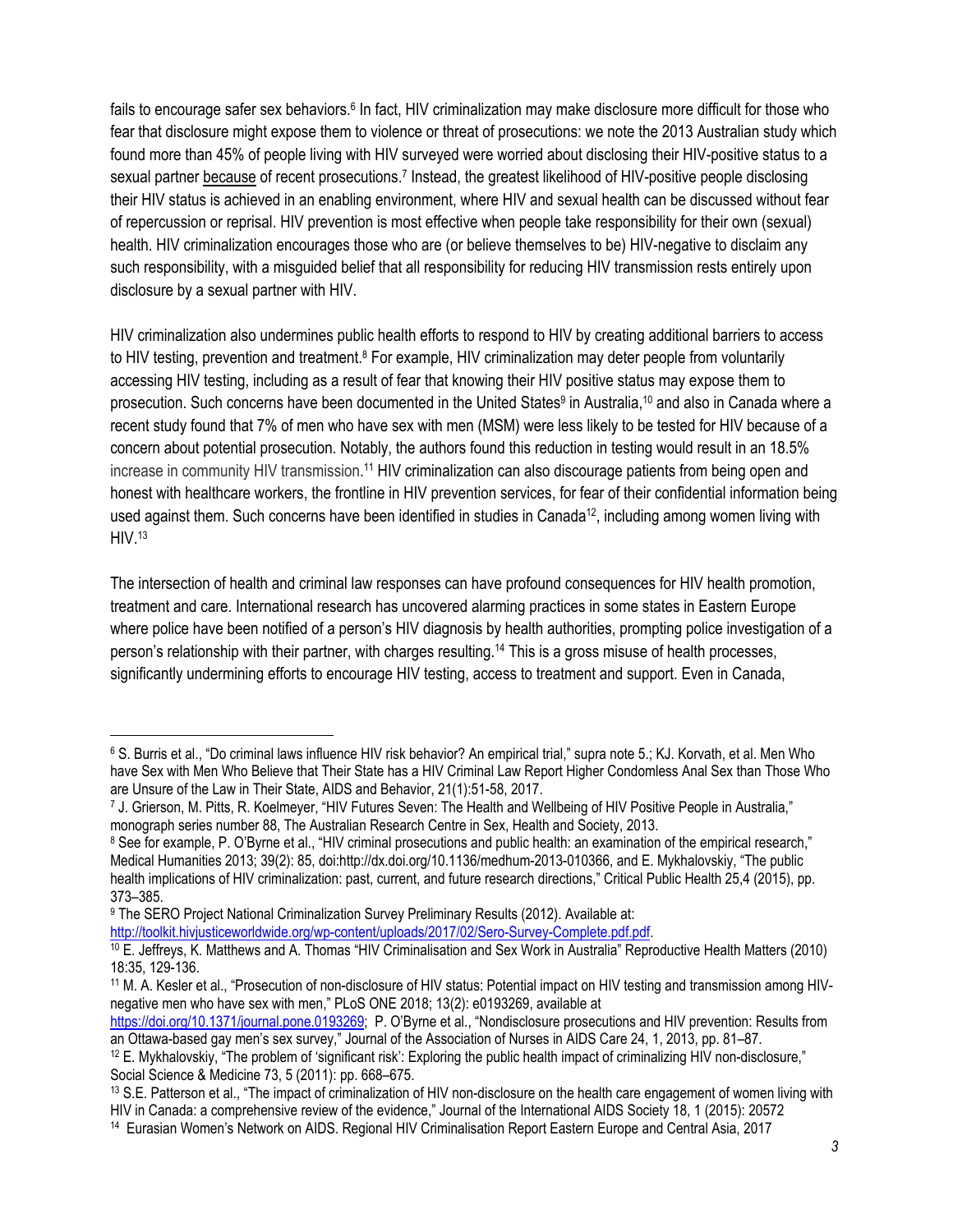prosecutions have been shown to undermine delivery of HIV health and prevention services.<sup>15</sup>

Public health also has an important role to play supporting potential complainants to ensure their needs are more effectively met through access to physical and mental healthcare services and community support. Notably, in some jurisdictions police have taken a (quiet but active) role referring aggrieved into support services as a constructive alternative to commencing prosecutions.

## 2) HIV Criminalization undermines Human Rights

The state's intrusion into private spaces must be taken seriously given the harms caused by HIV criminalization, which continues to destroy the lives of individuals and their families: the consequences of HIV criminalization can be catastrophic for people living with HIV. Threats to go to police with accusations of HIV non-disclosure are used as a form of abuse or retaliation against current and former HIV-positive partners.<sup>16</sup> HIV criminalization places people living with HIV, particularly but not only women, at heightened risk of violence and abuse and ignores the reality that some may not be able to safely disclose their status or be in a position to ask their partner to use a condom.<sup>17</sup>

Stigmatising statements from law enforcement or public health agencies, and media coverage including full names and photographs (including those people subject only to allegations) can result in public disclosure of a person's HIV status and criminal accusations, leading to loss of employment and housing, social ostracism or even physical violence. In Canada, where the name and HIV-positive status of people charged for HIV non-disclosure are often made public by the media, research has shown that mainstream newspapers profoundly stigmatize African Caribbean and Black men living with HIV, in particular.<sup>18</sup>

Penalties in relation to HIV criminalization are often vastly disproportionate to any harm caused, including lengthy jail terms and/or designation as a sex offender<sup>19</sup>. Non-citizens are likely to be deported to their country of origin after serving their sentence even if they have family ties in their adopted country. In some cases, this will deprive them of access to treatment.

# 3) HIV Criminalization Operates Contrary to Scientific Evidence

In some jurisdictions – notably but not only in North America – prosecutions continue to reflect myths and misconceptions about HIV and its modes of transmission, with acts by people living with HIV such as spitting, biting, scratching and oral sex overly criminalized and/or unjustly prosecuted despite no risk of HIV transmission.<sup>20</sup>

<sup>19</sup> Center for HIV Law & Policy, *HIV Criminalization in the United States: A Sourcebook on State and Federal HIV Criminal Law and Practice,* 2017; Canadian HIV/AIDS Legal Network, *Sex Offender Registries: Fact Sheet*, April 21, 2017.

<sup>15</sup> C. Sanders, "Discussing the Limits of Confidentiality: The Impact of Criminalizing HIV Nondisclosure on Public Health Nurses' Counselling," Public Health Ethics, Vol. 7, Issue 3, pp. 253-260, November 2014; P. O'Byrne et al., "HIV criminal prosecutions and public health: an examination of the empirical research," Medical Humanities, Vol. 39, No. 2, pp. 85-90, December 2013.  $16$  S. Green et al., "How women living with HIV react and respond to learning about Canadian law that criminalises HIV nondisclosure: 'How do you prove that you told?'" Culture, Health & Sexuality (2019), DOI: 10.1080/13691058.2018.1538489 <sup>17</sup> A. Krüsi et al., "Positive sexuality: HIV disclosure, gender, violence and the law - A qualitative study," PLOS ONE, 13(8): e0202776, 2018; S. Green et al., supra note 16.

<sup>&</sup>lt;sup>18</sup> E. Mykhalovskiy et al., "Callous, Cold and Deliberately Duplicitous': Racialization, Immigration and the Representation of HIV Criminalization in Canadian Mainstream Newspapers," SSRN (2016). Available at: [https://papers.ssrn.com/sol3/papers.cfm?abstract\\_id=2874409.](https://papers.ssrn.com/sol3/papers.cfm?abstract_id=2874409)

<sup>20</sup> Op cit. *Advancing HIV Justice*, *Advancing HIV Justice 2*, *Advancing HIV Justice 3*. See also, Global Commission on HIV and the Law, *HIV and the Law: Risks, Rights & Health*, July 2012. Available at:<http://hivlawcommission.org/index.php/report>. For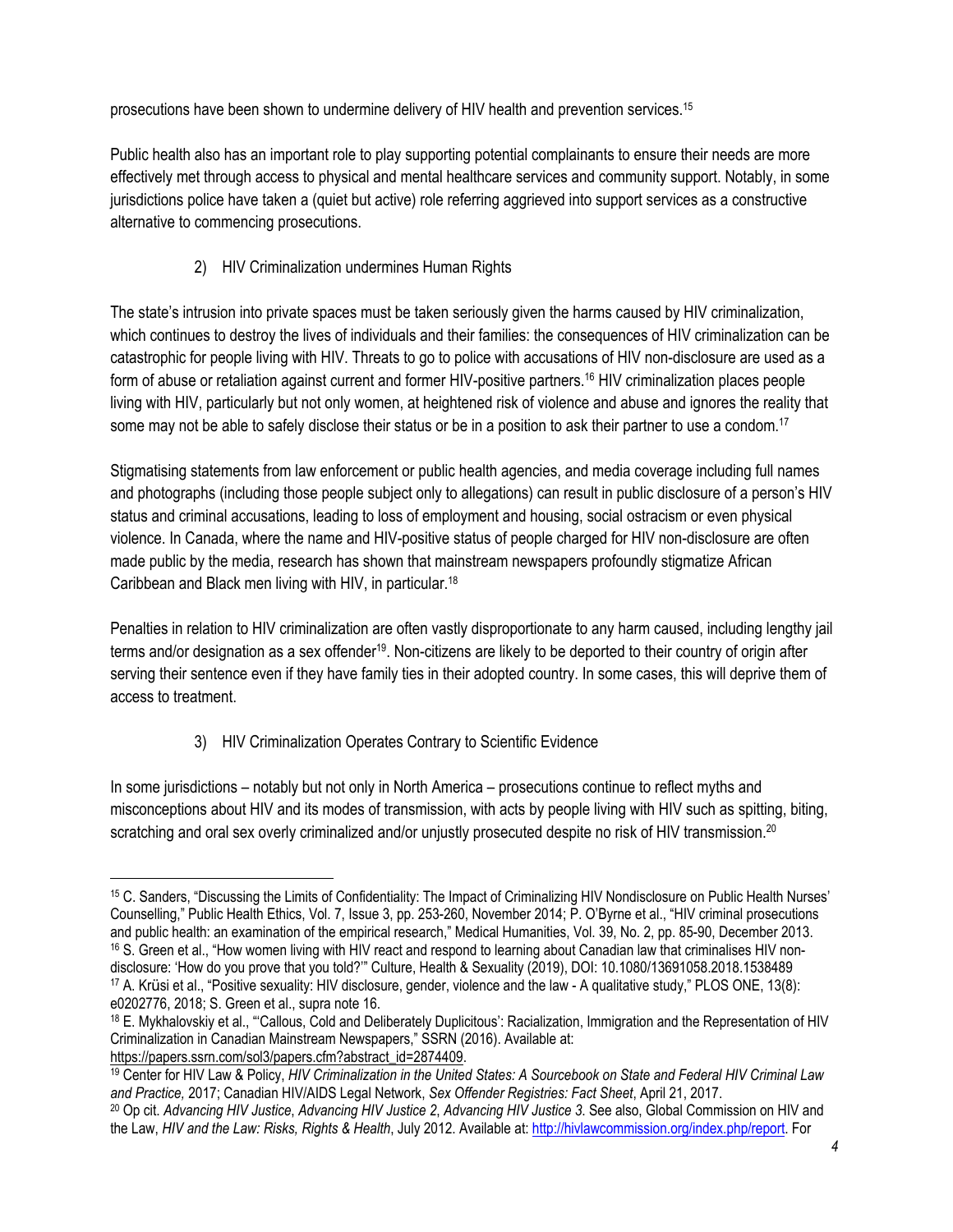In Canada, overreach of the law has included many prosecutions for acts that constitute no or negligible risk of HIV transmission, as a result of a failure to recognize the uncontested preventative effects of condom use *or* low viral load. For example, in 2013, a woman living with HIV in Canada was sentenced to three years in prison for not disclosing her HIV-positive status before one brief sexual encounter<sup>21</sup>, despite having an undetectable viral load which meant she could not transmit the virus.<sup>22</sup> In another recent instance, a young man was convicted for not disclosing his HIV-positive status despite using a condom to protect his partners.<sup>23</sup> Prosecutions against people living with HIV who use condoms or have a low viral load are at odds with authoritative medical and scientific evidence<sup>24</sup>. Such cases, illustrative of systemic discrimination against people living with HIV, also pose a threat to public health given they undermine messaging around use of condoms *or* treatment as prophylaxis: the cornerstone of HIV prevention.

In principle, criminal law should take into account the actual or possible harms caused by an act, but in practice HIV is over-criminalized as the result of persistent misconceptions exaggerating both the risks and the harms of HIV. We refer the Standing Committee's attention to the recently published 'Expert consensus statement on the science of HIV in the context of criminal law'<sup>25</sup> (the Expert Consensus Statement). Concerned that prosecutions are not always guided by the best available scientific and medical evidence, twenty of the world's leading HIV scientists (including a Nobel Laureate) developed the Expert Consensus Statement specifically to address the (mis)use of HIV science within the criminal justice system. Published in the peer-reviewed *Journal of the International AIDS Society* on 25 July 2018, and available in four languages, the Expert Consensus Statement has been endorsed by more than 70 leading scientists from 46 countries, as well as by the International AIDS Society (IAS), the International Association of Providers of AIDS Care (IAPAC) and the Joint United Nations Programme on HIV/AIDS (UNAIDS).

The Expert Consensus Statement describes the possibility of HIV transmission during a single episode of sex, biting or spitting as ranging from no possibility to low possibility. The Statement reaffirms that with access to adequate treatment, HIV has become a chronic manageable health condition. Finally, the Statement discusses the use of scientific and medical evidence in HIV-related prosecutions where proof of HIV transmission from one person to another is at issue. In particular, it indicates that while phylogenetic analysis can be compatible with the claim that a defendant has infected a complainant with HIV, it cannot conclusively prove transmission, but can be used to exonerate the accused.

The Expert Consensus Statement should be read in conjunction with the 2013 UNAIDS Guidance Note, which recommends that no prosecutions take place when a condom has been used *or* the person with HIV was on effective HIV treatment *or* had a low viral load, *or* when oral sex has taken place regardless of whether preventative measures were used.<sup>26</sup>

examples of recent prosecutions in the U.S., see Center for HIV Law & Policy, *HIV Criminalization in the United States: A Sourcebook on State and Federal HIV Criminal Law and Practice,* 2017.

<sup>&</sup>lt;sup>21</sup> M. Walker, "J.M. sentenced to two years in jail" [the name of the accused has been intentionally removed], CTV News Barrie, September 20, 2013.

 $22$  Prevention Access Campaign, "Undetectable = Untransmittable," at [www.preventionaccess.org](http://www.preventionaccess.org/)

<sup>&</sup>lt;sup>23</sup> R. v. G., 2017 ONSC 6739 [the name of the accused has been intentionally removed].

<sup>&</sup>lt;sup>24</sup> F. Barré-Sinoussi et al., "Expert consensus statement on the science of HIV in the context of criminal law," Journal of the International AIDS Society, 2018. Available at: <https://onlinelibrary.wiley.com/doi/full/10.1002/jia2.25161>. <sup>25</sup>*Ibid.*

<sup>26</sup> UNAIDS, *Ending overly broad criminalisation of HIV non-disclosure, exposure and transmission: Critical scientific, medical and legal considerations*, 2013. Available at :

[www.unaids.org/sites/default/files/media\\_asset/20130530\\_Guidance\\_Ending\\_Criminalisation\\_0.pdf.](http://www.unaids.org/sites/default/files/media_asset/20130530_Guidance_Ending_Criminalisation_0.pdf)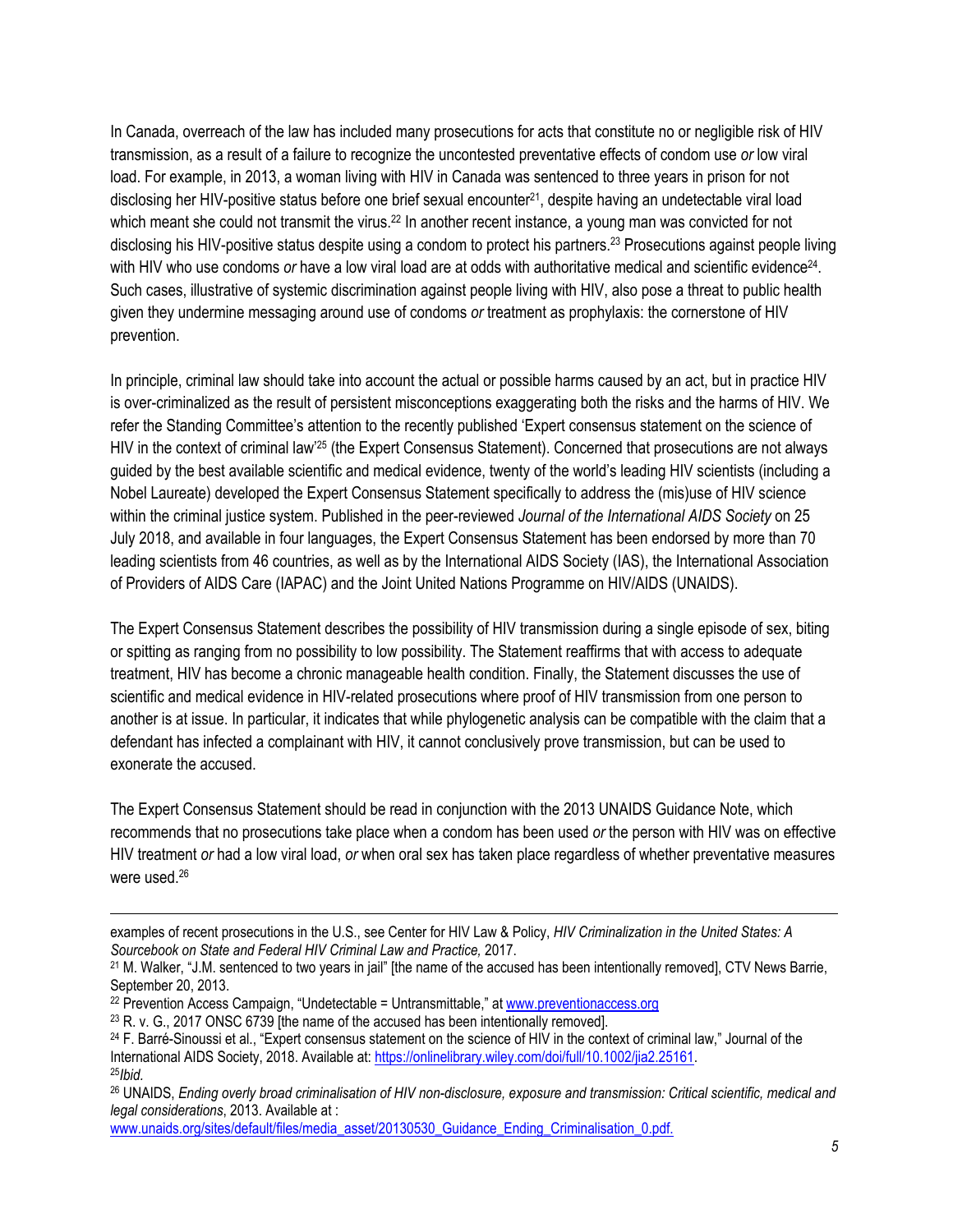#### 4) HIV Criminalization is Overly Broad

In most jurisdictions around the world, HIV criminalization laws and the use of general laws against people with HIV (such as in Canada) allow for convictions despite no requirement for proof of intention to cause harm.<sup>27</sup> This is true even in those jurisdictions where the law is presented as punishing "willful transmission of HIV" but where wording of the law does not require proof of 'willfulness' or 'transmission' for the offense to be constituted.<sup>28</sup> Instead, many prosecutions and convictions are based only on whether disclosure of known HIV-positive status occurred prior to consensual sex, without a requirement of any proof of a higher degree of *mens rea* or of actual transmission. In these cases, the law conflates a desire to have sex with a desire to transmit HIV and ignores the complexity of HIV disclosure. Consequently, people are routinely convicted where there was no intention to transmit HIV and/or transmission did not occur. This is the case in Canada, where HIV non-disclosure before sex effectively becomes a crime in a broad range of circumstances.

HIV Justice Network's global audit of the hundreds of cases that occurred during the audit period revealed only a handful of cases where any malice, purpose or plan to transmit HIV was revealed on the part of the accused, suggesting such instances are extremely rare. The lack of requirement of clear intention to harm appears to arise from fear surrounding HIV, based on outdated notions of transmission risk and the harms of HIV infection. A realistic appraisal of the harm caused by HIV is frequently absent from criminal trials as is proof of actual transmission between the accused and complainant even where transmission is alleged.

Concerns about HIV criminalization have prompted increasing international attention to the issue, with international human rights and health experts and organizations recommending avoidance of HIV-specific criminal laws and urging to limit the use of the criminal law to cases of intentional transmission. These include the Joint United Nations Programme on HIV/AIDS (UNAIDS), United Nations Development Programme (UNDP),<sup>29</sup> World Health Organization

<sup>&</sup>lt;sup>27</sup> For example, in the United States, HIV specific laws generally do not require intent to harm or transmission. For a review of HIV specific laws in the U.S., see Center for HIV Law & Policy, *HIV Criminalization in the United States: A Sourcebook on State and Federal HIV Criminal Law and Practice,* 2017.

<sup>28</sup> R. Pearshouse, "Legislation contagion: building resistance," HIV/AIDS Policy & Law Review 13,2/3 (2008): pp.1–10; C. Kazatchkine, "La pénalisation du VIH en Afrique francophone: état des lieux," 2017 (in French only). For information about the situation in Russia, see "HIV as a crime. Mikhail Golichenko - about the case of Alexandra," Radio Liberty (Радио Свобода), April 17, 2019. Translation from Russian available at [http://www.hivjustice.net/storify/russia-criminalisation-of-hiv-infection-is-a](http://www.hivjustice.net/storify/russia-criminalisation-of-hiv-infection-is-a-futile-measure-that-creates-a-false-sense-of-security)[futile-measure-that-creates-a-false-sense-of-security](http://www.hivjustice.net/storify/russia-criminalisation-of-hiv-infection-is-a-futile-measure-that-creates-a-false-sense-of-security)/

<sup>29</sup> UNAIDS/UNDP, *Policy brief: Criminalization of HIV Transmission*, August 2008, available at [www.aidslaw.ca/site/wp](http://www.aidslaw.ca/site/wp-content/uploads/2014/02/1.UNAIDSUNDPposition.pdf)[content/uploads/2014/02/1.UNAIDSUNDPposition.pdf;](http://www.aidslaw.ca/site/wp-content/uploads/2014/02/1.UNAIDSUNDPposition.pdf) UNAIDS, *Criminal Law, Public Health and HIV Transmission: A Policy Options Paper,* 2002.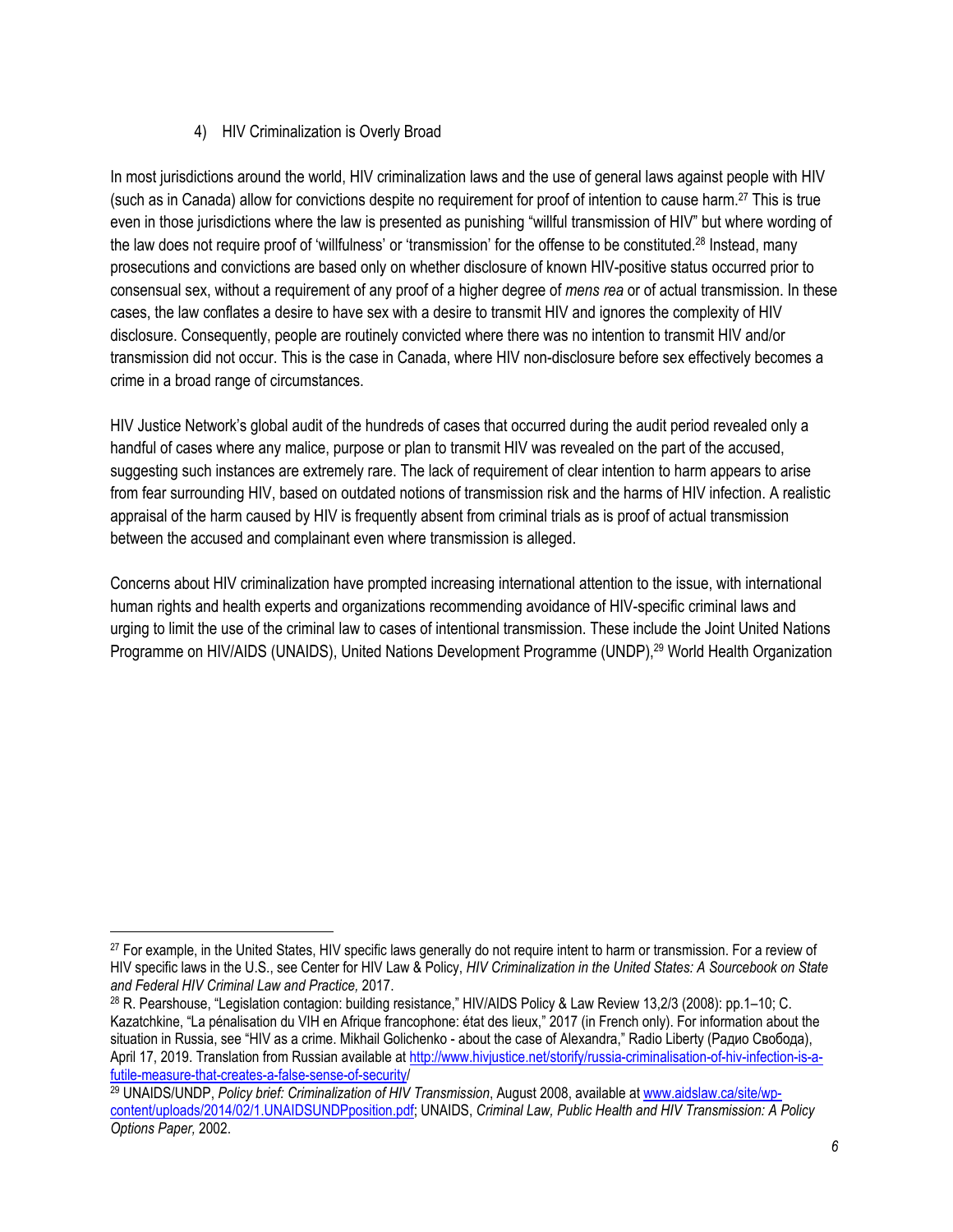(WHO),<sup>30</sup> African Commission on Human & People's Rights,<sup>31</sup> UN Special Rapporteur on the right to health,<sup>32</sup> Global Commission on HIV and the Law,<sup>33</sup> and numerous UN human rights committees,<sup>34</sup> among others.

Concerned that HIV-related stigma and ignorance of the lived realities of people with HIV in the context of modern HIV treatment and care, may influence perceptions of mental culpability, recommendations generally follow those of UNAIDS which notes that:

- Intent to transmit HIV cannot be presumed or solely derived from knowledge of positive HIV status and/or non-disclosure of that status and/or engaging in sex;
- Proof of intent to transmit HIV in the context of HIV non-disclosure, exposure or transmission should at least involve (i) knowledge of positive HIV status, (ii) deliberate action that poses a significant risk of transmission, and (iii) proof that the action is done for the purpose of infecting someone else.
- Active deception regarding positive HIV-status may be considered an element in establishing intent to transmit HIV, but it should not be dispositive on the issue. The context and circumstances in which the alleged deception occurred—including the mental state of the person living with HIV and the reasons for the alleged deception—should be taken into consideration when determining whether intent to transmit HIV has been proven to the required criminal law standard.

With regard to the mental element of the offense, a 2013 UNAIDS Guidance Note to law and policy-makers, judges and prosecutors on critical scientific, medical and legal considerations by which States can end or mitigate the overly broad criminalisation of HIV non-disclosure, exposure and transmission notes that "[s]etting the bar for mental culpability to this high threshold [intentional transmission] is aimed at finding the right balance between ensuring that truly blameworthy cases are brought to justice (i.e. where the person acted intentionally and maliciously to harm, and real harm occurred) and avoiding an overly broad application of criminal law to HIV that undermines public health and human rights in the context of HIV." 35

The 2013 UNAIDS Guidance Note includes other important recommendations with regard to harm, risk, proof, defenses and penalties that should be taken into account in any efforts to review HIV criminalization applicable laws.

### **II. Highly Problematic Use of Sexual Assault Laws**

HIV Justice Network's global audit shows that 37 countries have applied general criminal law to prosecute people living with HIV for alleged non-disclosure of their HIV status, possible or perceived HIV exposure or HIV transmission. Canada is the only country known to rely on general sexual assault laws for this purpose, as the result

<sup>30</sup> WHO, *Sexual health, human rights and the law*, June 2015. Available at:

www.who.int/reproductivehealth/publications/sexual\_health/ sexual-health-human-rights-law/en/

<sup>31</sup> African Commission on Human & People's Rights, *HIV, The Law and Human Rights System: Key Challenges and Opportunities for Rights-Based Responses*, December 2017.

<sup>&</sup>lt;sup>32</sup> UN General Assembly, Report of the Special Rapporteur on the right of everyone to the enjoyment of the highest attainable standard of physical and mental health, Anand Grover, Human Rights Council, Fourteenth session, Agenda item 3, A/HRC/14/20, April 27, 2010.

<sup>33</sup> Global Commission on HIV and the Law (UNDP HIV/AIDS Group), *HIV and the Law: Risks, Rights & Health*, July 2012; and *HIV and the Law: Risks, Rights & Health – Supplement*, July 2018; both online via [www.hivlawcommission.org](http://www.hivlawcommission.org/).

<sup>34</sup> UN Committee on Economic, Social and Cultural Rights, General comment No. 22 (2016) on the right to sexual and reproductive health (article 12 of the International Covenant on Economic, Social and Cultural Rights), E/C.12/GC/22, May 2, 2016 (para. 40); UN Committee on the Elimination of Discrimination Against Women, Concluding observations on the combined eighth and ninth periodic reports of Canada, CEDAW/C/CAN/CO/8-9, November 18, 2016 (para. 43)

<sup>35</sup> UNAIDS, *Ending overly broad criminalisation of HIV non-disclosure, exposure and transmission: Critical scientific, medical and legal considerations*, 2013, p. 21.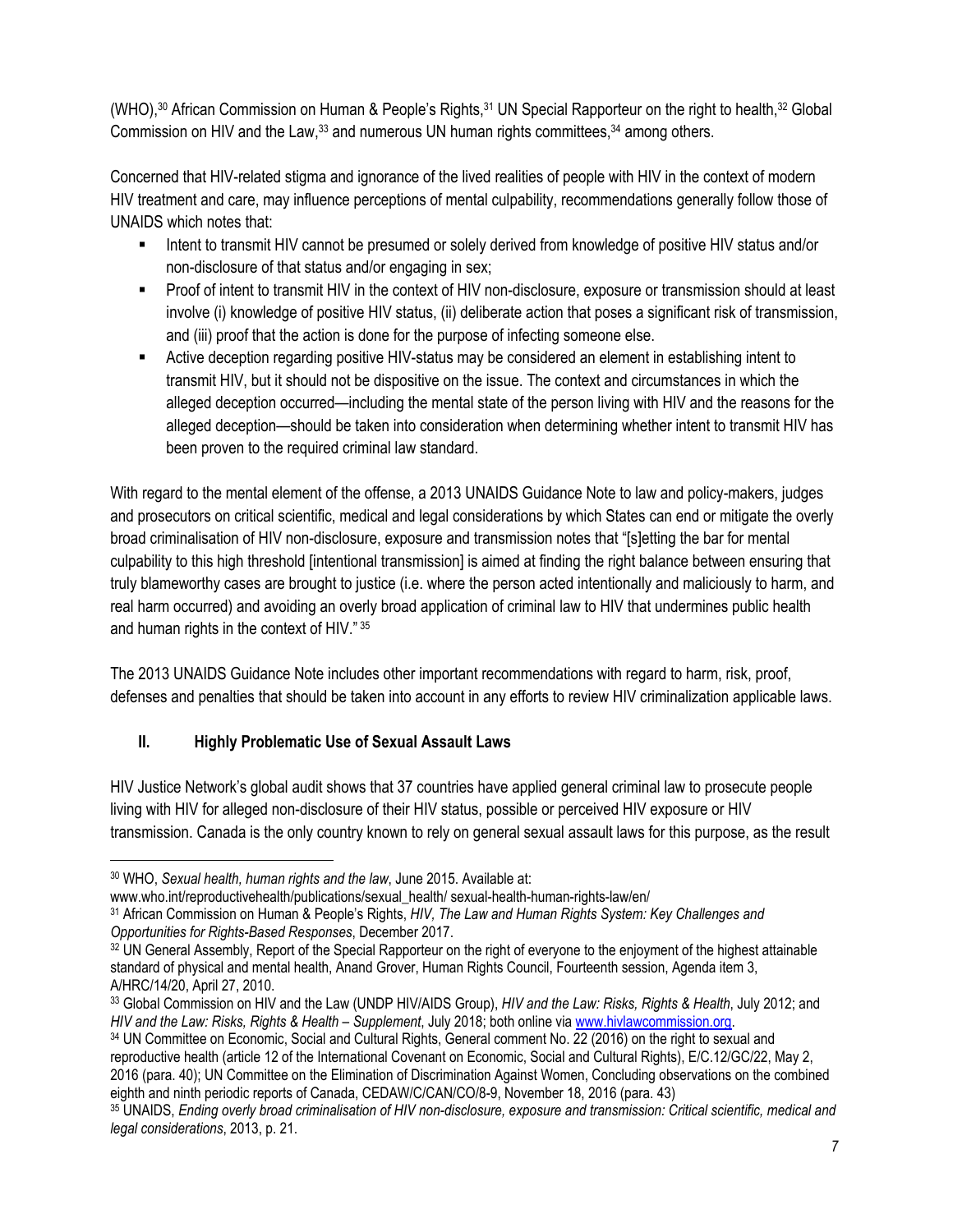of a unique legal position that HIV non-disclosure can amount to fraud vitiating consent to sex. Canada is also unique in its use of "aggravated sexual assault" general provisions to prosecute people living with HIV who engaged in (otherwise) consensual sex.

Associating HIV non-disclosure and sexual violence is highly problematic for a number of reasons. At face value, the law of sexual assault is not fit-for-purpose when applied to an act that was consensual, not forced or coerced, undertaken with no intention to cause harm, and usually with no harm (i.e. HIV transmission) resulting. Moreover, sex offender registration carries enormous stigma and long term, life-changing restrictions.

The use of sexual assault laws in cases of HIV non-disclosure also trivialises violence against women and the egregious harms of (actual) sexual assault: a practice difficult to reconcile with the hard-fought gains of feminist movements who advanced the development of such laws to protect women. Further, Canadian women have been prosecuted under sexual assault laws for alleged HIV non-disclosure, including in cases where it has been established that the accused woman had been the victim of violence.<sup>36</sup> Rather than the law operating to protect women from violence, Canadian women living with HIV can be prosecuted for sexual assault when they are victims of violence, coercion and/or sexual assault.

The November 2016 CEDAW Committee's Concluding Observations on Canada's periodic report of its compliance with the UN Convention on the Elimination of All Forms of Discrimination Against Women (CEDAW) are particularly relevant in this respect, with the Committee welcoming:

review [of] the use and application of criminal norms to certain HIV/AIDS issues … [including] the concerning application of harsh criminal sanctions (aggravated sexual assault) to women for non-disclosing their HIV status to sexual partners, even when the transmission is not intentional, when there is no transmission or when the risk of transmission is minimal. The Committee recommends that [Canada] limit the application of criminal law provisions to cases of intentional transmission of HIV/AIDS, as recommended by international public health standards.<sup>37</sup>

#### **III. Slow Progress Modernizing Use of Law**

HIV Justice Network's global audit identified numerous examples of engagement around law and policy reform related to HIV criminalization, as jurisdictions moved to address outmoded HIV criminalization laws and policies. Canada's introduction of a useful Federal Directive on HIV non-disclosure prosecutions is welcomed. However, the Directive only applies to three territories and does not meet international standards which require HIV criminalization to be limited to cases of intentional transmission.

Recently, 15 jurisdictions (not including Canada) have undertaken reform to bring law and policy in line with current scientific understanding of HIV and/or protect the human rights of people living with HIV. Between October 2015 and December 2018, two HIV criminalization laws were repealed<sup>38</sup>, two were found to be unconstitutional<sup>39</sup>, at least four

<sup>38</sup> Victoria (Australia) 2015 and Republic Democratic of Congo 2018.

<sup>36</sup> LEAF (Women's Legal Education and Action Fund), *A Feminist Approach to Law Reform on HIV Non-Disclosure*, January 2019

<sup>37</sup> UN Committee on the Elimination of Discrimination Against Women, Concluding observations on the combined eighth and ninth periodic reports of Canada, CEDAW/C/CAN/CO/8-9, November 18, 2016, para. 43 and Concluding observations on the sixth periodic report of Tajikistan, CEDAW/C/TJK/CO/6, November 14, 2018, para. 40.

<sup>39</sup> Kenya 2015, Veracruz (Mexico) 2018.